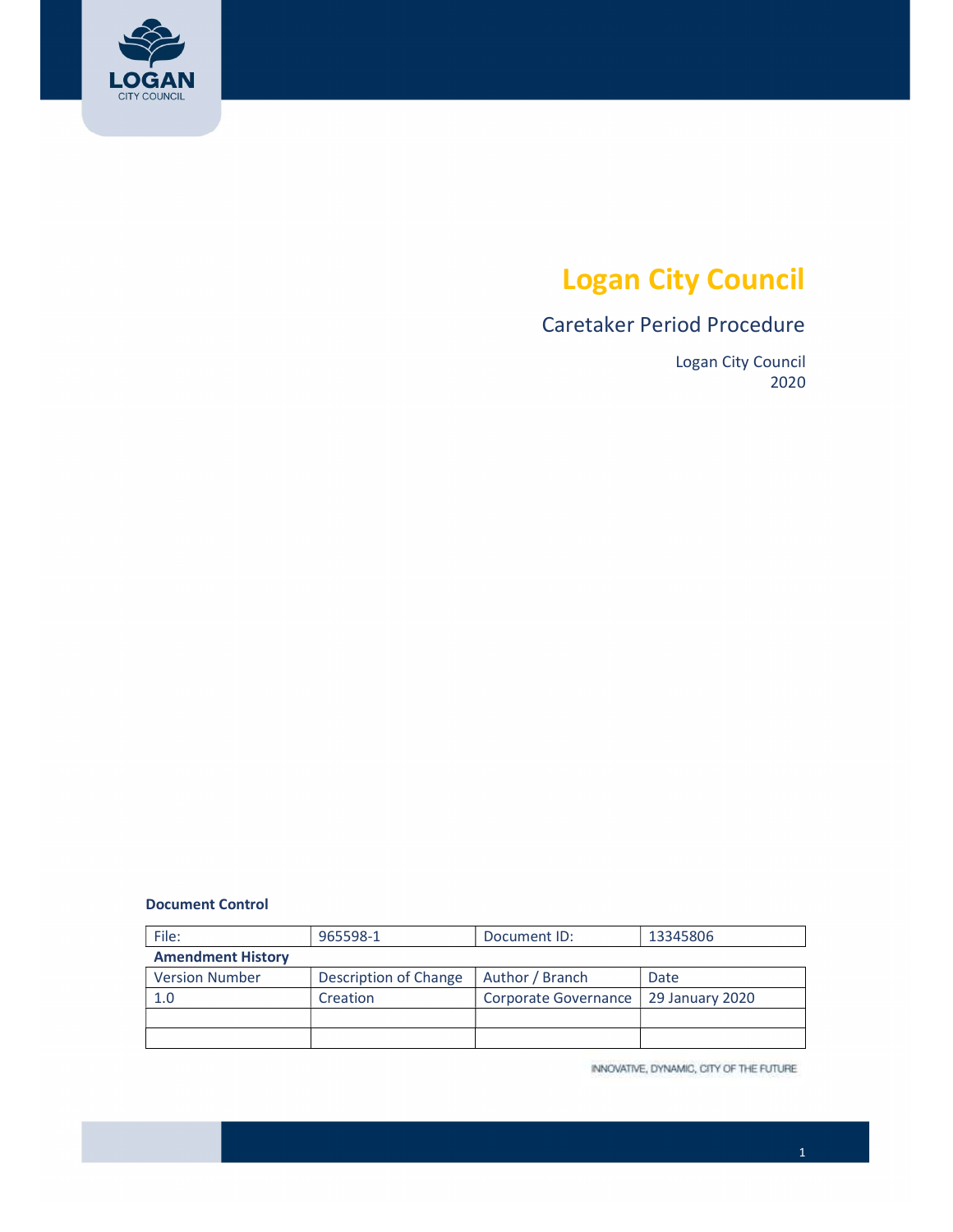

### Table of Contents

| $\mathbf{1}$         |  |
|----------------------|--|
| $\mathbf{2}^{\circ}$ |  |
| 3                    |  |
| 4                    |  |
| 5                    |  |
| 6                    |  |
| $7\overline{ }$      |  |
| 8                    |  |
| 9                    |  |
| 10                   |  |
| 11                   |  |
| 12 <sup>°</sup>      |  |
|                      |  |
|                      |  |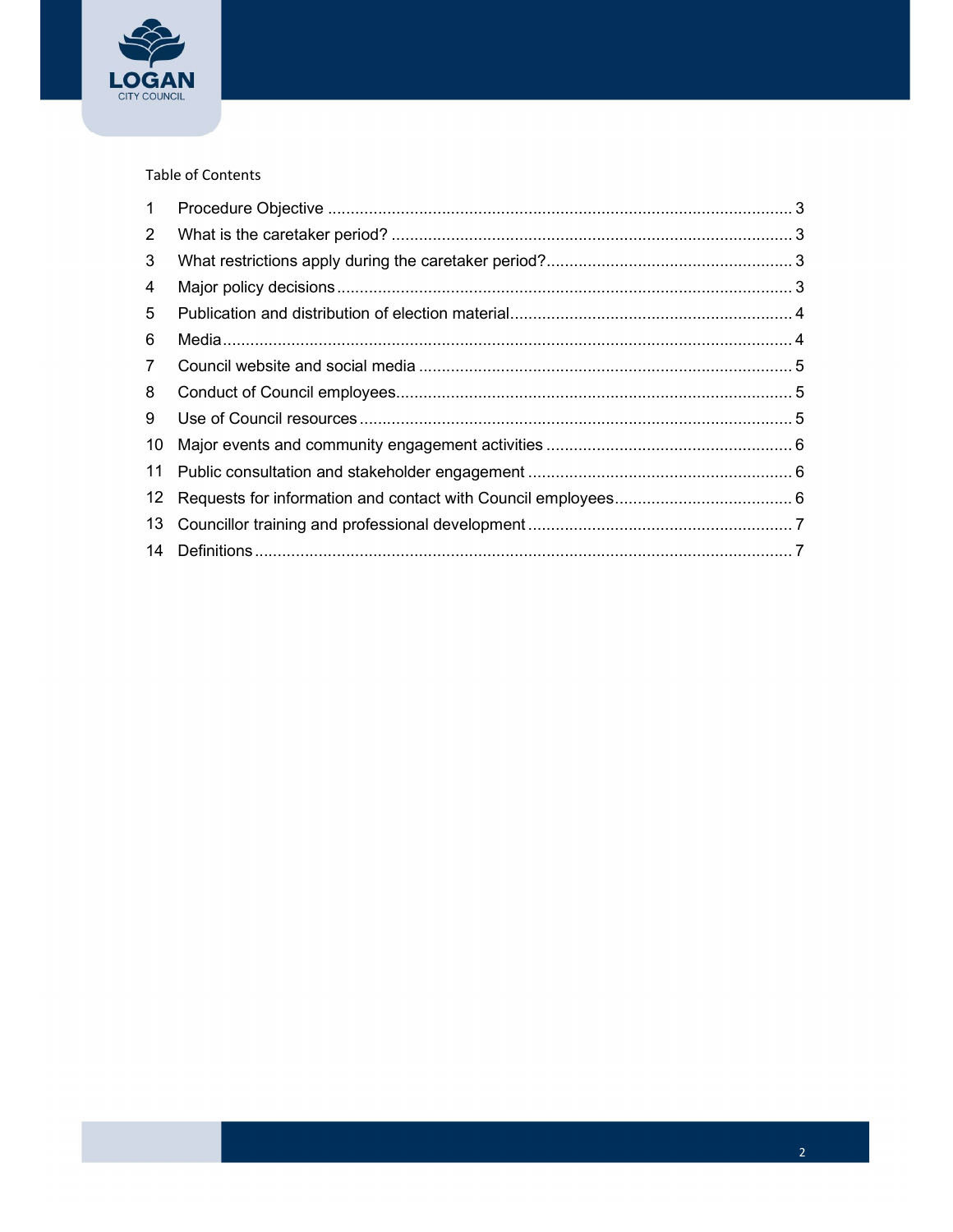<span id="page-2-0"></span>

# 1 Procedure Objective

 This Procedure sets out the restrictions on the actions which may be taken by Councillors and Council employees during the caretaker period leading up to a local government election.

## 2 What is the caretaker period?

Section 90A of the Local Government Act 2009 provides that the caretaker period for a local government is the period during local government elections that starts on the day when public notice of the holding of the election is given and ends at the conclusion of the election. Notice of the holding of a local government election is given by the Electoral Commission of Queensland.

## 3 What restrictions apply during the caretaker period?

The Local Government Act 2009 imposes some restrictions on Council activities during caretaker period. Those restrictions include:

- Council must not publish or distribute election material
- Council cannot make any major policy decisions

The Local Government Regulation 2012 imposes restrictions on allocation of discretionary funds from 1 January in an election year until the conclusion of the election.

## 4 Major policy decisions

Schedule 4 of the Local Government Act 2009 defines "major policy decisions" as meaning a decision:

- about the appointment of a chief executive officer of the local government; or
- about the remuneration of the chief executive officer of the local government; or
- to terminate the employment of the chief executive officer of the local government; or
- to enter into a contract the total value of which is more than the greater of the following: o \$200,000;
	- $\circ$  1% of the local government's net rate and utility charges as stated in the local government's audited financial statements included in the local government's most recently adopted annual report.
- to establish an exception for obtaining quotes or tenders before entering into a contract such as a panel of pre-qualified suppliers or a panel of pre-approved suppliers;
- to make, amend or repeal a local law;
- to make, amend or repeal a local planning instrument under the Planning Act 2016 (ie a planning scheme, a temporary local planning instrument or a planning scheme policy);
- to approve variation requests or change variation approvals under the Planning Act 2016 that involve:
	- o varying the category of development or category of assessment of consequential development;
	- o varying the assessment benchmarks or criteria for accepted development that would apply to consequential development
	- $\circ$  facilitating development that would result in a greater demand on infrastructure than the demand anticipated in the Council's infrastructure plan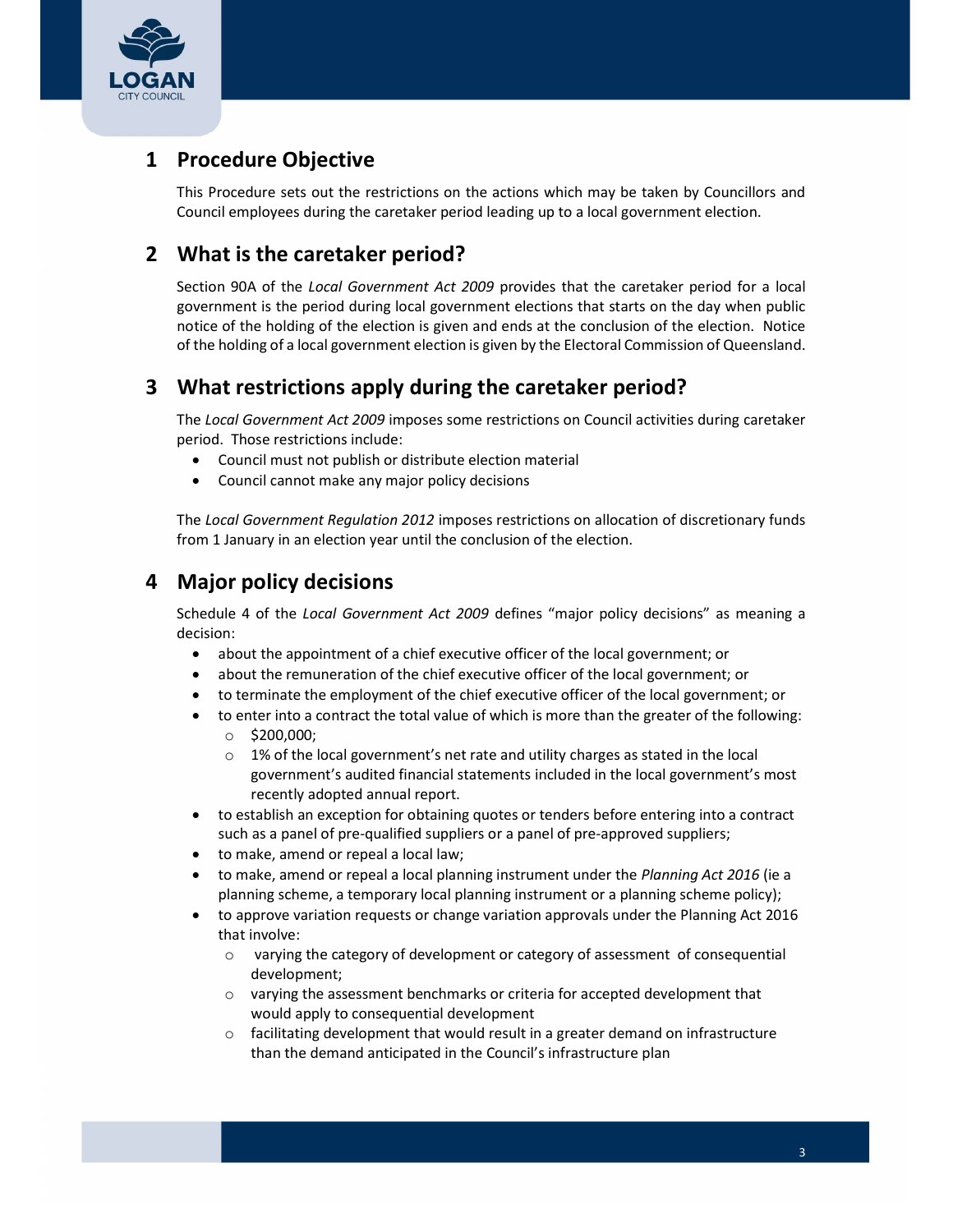<span id="page-3-0"></span>

Section 90B of the Local Government Act 2009 allows for local governments to make application to the Minister for approval to make a major policy decision during the caretaker period under exceptional circumstances.

 If Council has approved the budget expenditure prior to the commencement of the caretaker period for a quadrennial election and the decision is purely to award a contract or to implement the pre-approved policy decision, Council will seek confirmation from the Minister in each instance that this is not prohibited under section 90B.

 In addition to this core legal obligation, Council has determined that it will not consider any new major policies, significant changes to policy and or major new projects during the caretaker period.

 In this context, when defining a major policy or project, the following will be taken into consideration:

- What is the impact of the policy or project on the financial sustainability of the Council?
- Will the project or policy materially divert Council resources?
- Does the project or policy have the likely potential to be controversial or generate significant public interest?
- Would the project or policy generally require significant community engagement prior to initiating or finalising?

## 5 Publication and distribution of election material

Section 90D of the Local Government Act 2009 states that a local government must not publish or distribute election material during the caretaker period. Election material is anything able to, or intended to:

- influence an elector about voting at an election;
- affect the result of an election.

 Any advertisement, handbill, pamphlet or notice that contains election material whether physical or electronic during the election period is prohibited.

## 6 Media

 During the caretaker period, media releases will be limited to operational issues rather than policy or major projects.

 Council will not make comment on individual election campaigns except if harmful, inaccurate comments are made by a candidate that directly relates to Council operations. In these circumstances, the Chief Executive Officer reserves the right to correct the inaccuracy.

 Council employees must not provide media advice to Councillors who have nominated as candidates regarding public comment on the elections. The Media Branch will not assist individual councillors with their election campaign media activities.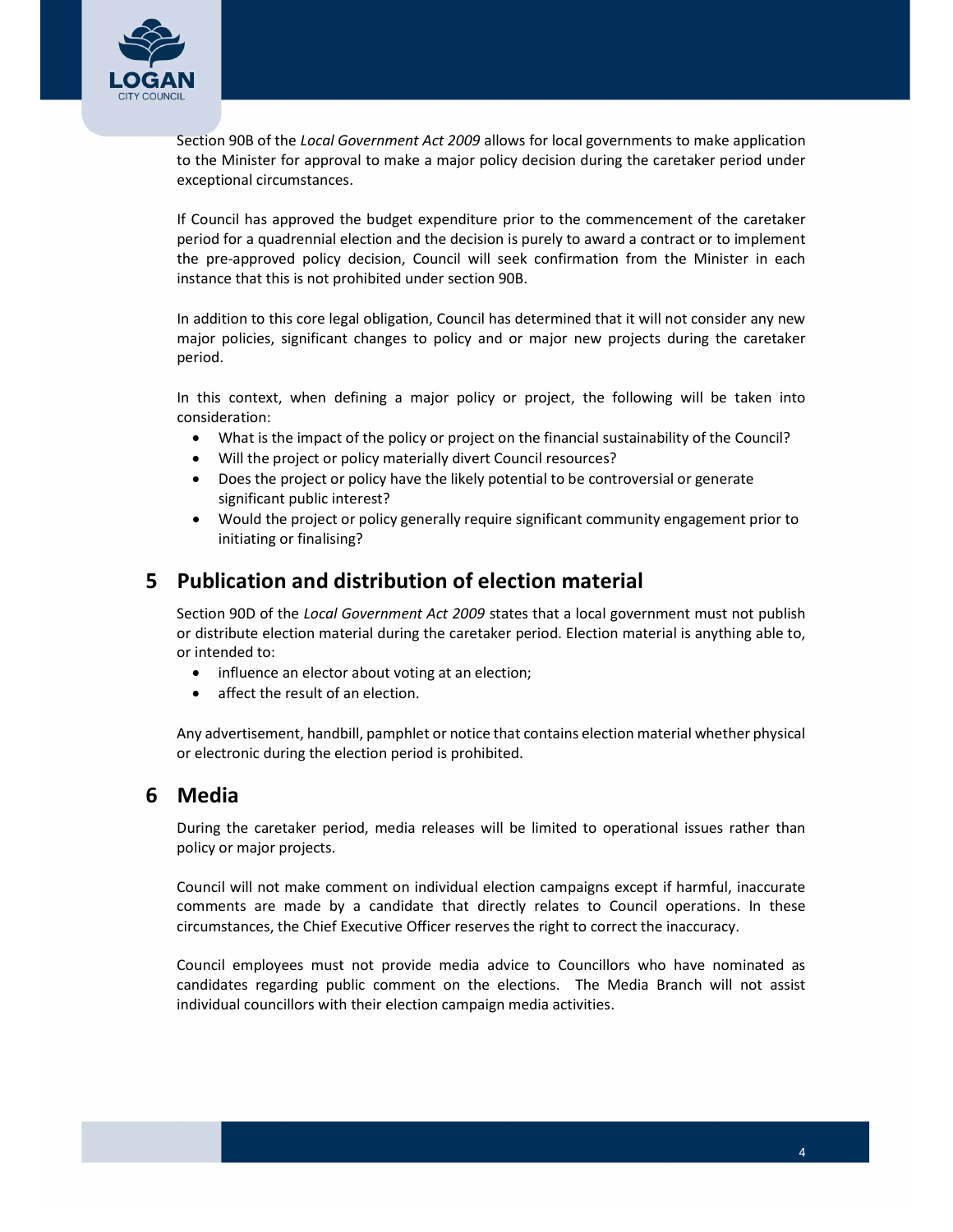<span id="page-4-0"></span>

## 7 Council website and social media

 Council social media pages including Facebook, Twitter, Instagram, blogs and other social media hosted or published by Council will carry a notice to exclude political comment. No response will be made to any political comments posted and Council reserves the right to remove any such comments. Content of a political nature posted to Council's social media sites will be removed.

 Council employees are required to be mindful of their obligations under the Code of Conduct when interacting with political content during the caretaker period. Care is required when liking, re-tweeting, posting, sharing or undertaking other interactions where a Council employee's profile or presence is identifiable as an employee of Logan City Council.

 Council's website will not feature any new articles or events which are not approved by the Chief Executive Officer.

## 8 Conduct of Council employees

The use of any Council employees during ordinary working hours for election campaigns is strictly prohibited. Normal service delivery and business activities will be maintained throughout the caretaker period and Councillor administrative support officers will continue to provide support for core Council activities, but not for election or politically related matters.

Council employees must not:

- undertake any activity that may affect voting in the election.
- authorise, use or allocate a Council resource for any purpose which may influence voting in the election.
- assist Councillors or a candidate in a way that is or could create a perception that they are being used for electoral purposes.

 If a Council employee wishes to provide support or assistance to a Councillor or a candidate in their own time as a private citizen including on the day of the election they must in no way be seen to be acting as a representative of Council, must not be wearing any item of clothing identifying them as a Council employee and must ensure that in these actions they are acting as a private citizen.

## 9 Use of Council resources

 The use of any Council resources for election campaigns is strictly prohibited. Council resources include, employees, services, information, equipment, public funds, grants, media services, materials published by Council, hospitality facilities and websites.

 Care is to be taken to ensure that there can be no perception that Council resources are being used to assist candidates in their election campaign. Councillors may continue to use Council resources for routine activities in the fulfilment of their roles and responsibilities as a councillor and in accordance with Council's Councillor Expenses and Entitlements Policy until their term of office (as defined in the Local Government Act 2009) ends.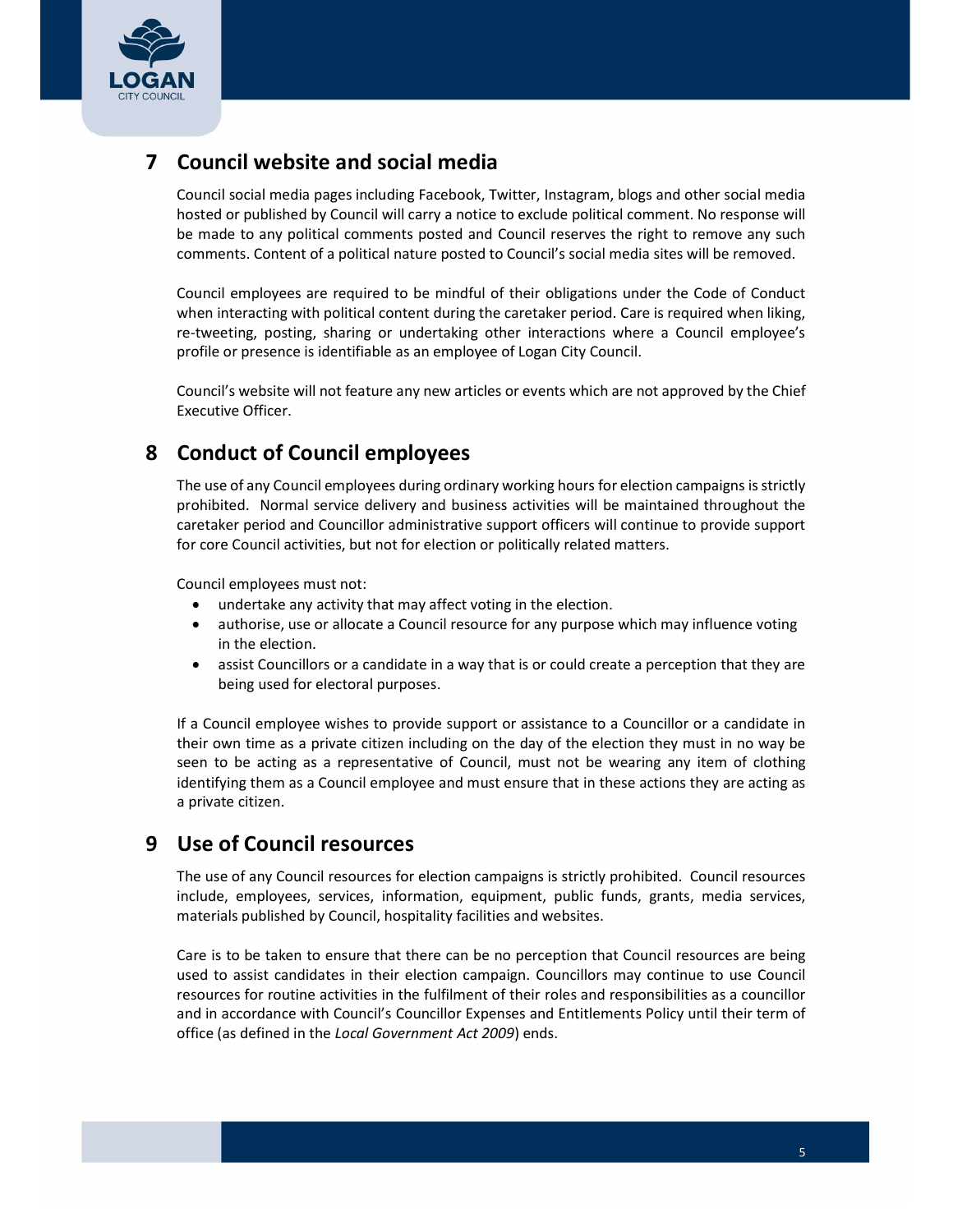<span id="page-5-0"></span>

 Council owned resources including mobile phone and vehicles shall not be used for election or campaigning purposes. Councillors and Council employees are not permitted to fix or allow to remain affixed to Council property any poster, election sign, sticker, decal, magnetic or adhesive that promotesthe Councillor or another person as a candidate or potential candidate in a Federal, State or Local Government election.

 The use of Council resources and equipment (office space, laptops, printers, photocopiers or stationery) for the production of election material is strictly prohibited.

## 10 Major events and community engagement activities

 The following Council organised events and ceremonies will have the following variations and or restrictions during the caretaker period:

- Citizenship ceremonies formal citizenship ceremonies will continue to be held
- Community, civil and public events all public events will be advertised and continue to be held
- Community awards and recognition and civic receptions there will be no formal awards, recognitions or civic receptions during the caretaker period.

 Should extenuating circumstances warrant a civic/major event or activity, then the official duties and formalities will be undertaken by the Chief Executive Officer of their delegate.

## 11 Public consultation and stakeholder engagement

 No discretionary public consultation will take place during the caretaker period on an issue which is significant, contentious or not of an ongoing operational matter.

 For the purpose of this Procedure, discretionary public consultation means consultation which is not legislatively mandated and is a process which involves an invitation from or to individuals, groups or organisations or the community generally to comment on an issue, proposed action or proposed policy.

This Procedure does not prevent any mandatory public consultation required by the Local Government Act 2009, Planning Act 2016 or any other Act which is required to be undertaken to enable the Council to fulfil its functions in relation to any matter or decisions which are not prohibited by this policy.

 Where public consultation is approved to occur during the caretaker period, the results of that consultation will not be reported to Council until after the caretaker period, except where it is necessary for the performance of functions of Council and approved by the Chief Executive Officer.

## 12 Requests for information and contact with Council employees

 The Chief Executive Officer will ensure Councillors are provided with appropriate administrative support to continue to fulfil their official duties and responsibilities during the caretaker period.